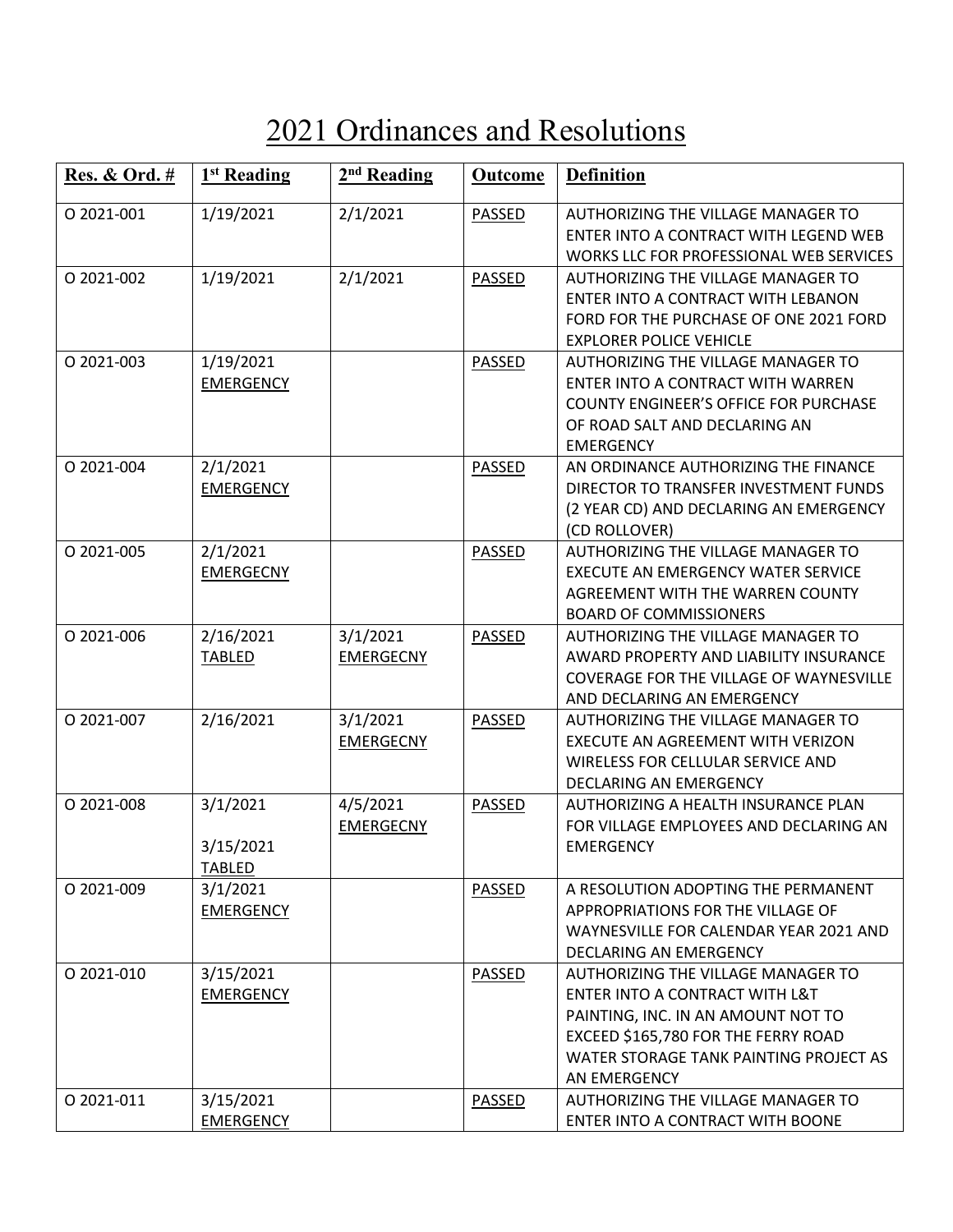|            |                  |                  |               | WATER SYSTEMS, INC. AND DECLARING AN                         |
|------------|------------------|------------------|---------------|--------------------------------------------------------------|
|            |                  |                  |               | <b>EMERGENCY</b>                                             |
| O 2021-012 | 3/15/2021        |                  | PASSED        | AUTHORIZING THE VILLAGE MANAGER TO                           |
|            | <b>EMERGENCY</b> |                  |               | ENTER INTO A CONTRACT WITH BOONE                             |
|            |                  |                  |               | WATER SYSTEMS, INC. AND DECLARING AN                         |
|            |                  |                  |               | <b>EMERGENCY</b>                                             |
| O 2021-013 | 4/5/2021         | 4/19/2021        | PASSED        | ADOPTING SECTION 50.107 OF THE                               |
|            |                  |                  |               | <b>WAYNESVILLE CODIFIED ORDINANCES</b>                       |
|            |                  |                  |               | RELATED TO CLOSED/INACTIVE WATER                             |
|            |                  |                  |               | <b>ACCOUNTS</b>                                              |
| O 2021-014 | 4/19/2021        |                  | PASSED        | IMPOSING A MORATORIUM FOR A PERIOD OF                        |
|            | <b>EMERGENCY</b> |                  |               | 180 DAYS ON THE GRANTING OF ANY PERMIT                       |
|            |                  |                  |               | OR ANY OTHER ACTION ALLOWING SHORT-                          |
|            |                  |                  |               | TERM RENTALS SUCH AS AIRBNB WITHIN THE                       |
|            |                  |                  |               | VILLAGE OF WAYNESVILLE, OHIO AND                             |
|            |                  |                  |               | DECLARING AN EMERGENCY                                       |
| O 2021-015 | 4/19/2021        | 7/6/2021         | PASSED        | AUTHORIZING THE VILLAGE MANAGER TO                           |
|            | <b>TABLED</b>    | AMENDED          |               | ENTER INTO A CONTRACT WITH PCI SERVICES                      |
|            |                  | 7/6/2021         |               | AND DECLARING AN EMERGENCY                                   |
|            |                  | <b>EMERGENCY</b> |               |                                                              |
| O 2021-016 | 4/19/2021        |                  | PASSED        | AUTHORIZING THE VILLAGE MANAGER TO                           |
|            | <b>EMERGENCY</b> |                  |               | ENTER INTO A CONTRACT WITH NELSON TANK                       |
|            |                  |                  |               | ENGINEERING & CONSULTING, INC. AND                           |
|            |                  |                  |               | DECLARING AN EMERGENCY                                       |
| O 2021-017 | 5/3/2021         | 5/17/2021        | PASSED        | AMENDING THE RULES OF COUNCIL                                |
|            |                  |                  |               |                                                              |
|            |                  |                  |               |                                                              |
| O 2021-018 | 5/3/2021         |                  | <b>PASSED</b> | AUTHORIZING THE VILLAGE MANAGER TO                           |
|            | <b>EMERGENCY</b> |                  |               | ENTER INTO A CONTRACT WITH EPANEL PLUS,                      |
|            |                  |                  |               | LTD. IN AN AMOUNT NOT TO EXCEED \$25,873                     |
|            |                  |                  |               | FOR THE SOUTH MAIN STREET MAINTENANCE                        |
|            |                  |                  |               | STORAGE FACILITY IMPROVEMENT PROJECT                         |
|            |                  |                  |               | AND DECLARING AN EMERGENCY                                   |
| O 2021-019 | 5/17/2021        |                  | <b>PASSED</b> | AUTHORIZING THE VILLAGE MANAGER TO                           |
|            | <b>EMERGENCY</b> |                  |               | ENTER INTO A CONTRACT WITH WESSLER                           |
|            |                  |                  |               | ENGINEERING IN AN AMOUNT NOT TO                              |
|            |                  |                  |               | \$10,550<br><b>FOR</b><br><b>ELECTRICAL</b><br><b>EXCEED</b> |
|            |                  |                  |               | EVALUATION AND OHIO EPA WELL CAPACITY                        |
|            |                  |                  |               | APPROVAL PLAN FOR WELLS 6 AND 7 AND                          |
|            |                  |                  |               | DECLARING AN EMERGENCY                                       |
|            |                  |                  |               |                                                              |
| O 2021-020 | 6/7/2021         | 6/21/2021        | <b>PASSED</b> | OF<br><b>ADOPTING</b><br><b>CHAPTER</b><br>114<br><b>THE</b> |
|            |                  | <b>EMERGENCY</b> |               | <b>ORDINANCES</b><br>WAYNESVILLE<br><b>CODIFIED</b>          |
|            |                  |                  |               | <b>REGULATING</b><br>"SHORT-TERM<br><b>RENTAL</b>            |
|            |                  |                  |               | OPERATIONS"<br><b>THE</b><br><b>VILLAGE</b><br>OF<br>IN      |
|            |                  |                  |               | WAYNESVILLE<br><b>DECLARING</b><br>AND<br>AN                 |
|            |                  |                  |               | <b>EMERGENCY</b>                                             |
| O 2021-021 | 6/7/2021         | 6/21/2021        | <b>PASSED</b> | AUTHORIZING THE VILLAGE MANAGER TO                           |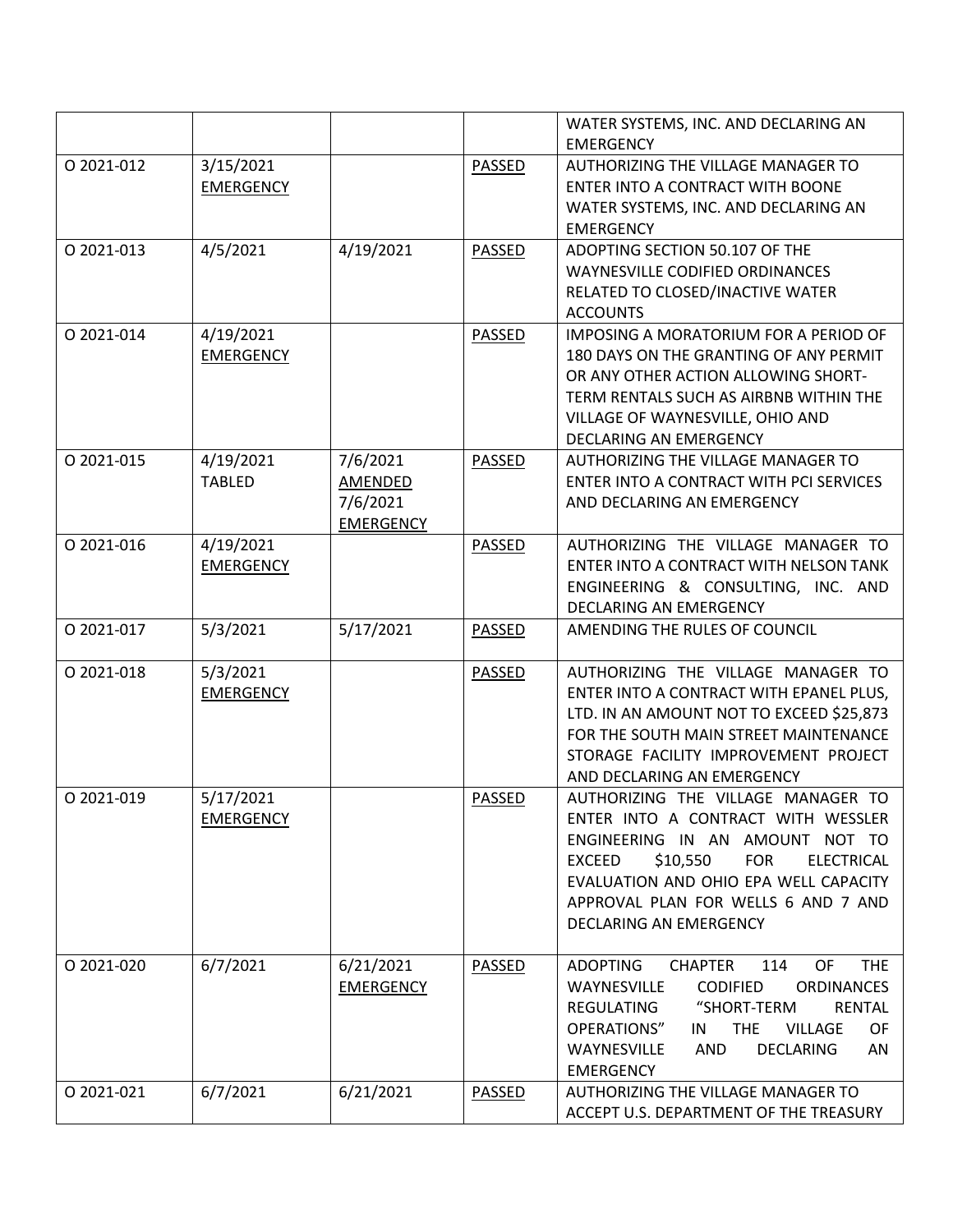|            |                              |                              |               | CORONAVIRUS STATE AND LOCAL FISCAL                                               |
|------------|------------------------------|------------------------------|---------------|----------------------------------------------------------------------------------|
|            |                              |                              |               | <b>RECOVERY FUNDS</b>                                                            |
| O 2021-022 | 6/7/2021<br><b>EMERGENCY</b> |                              | PASSED        | ESTABLISHING THE 2152 AMERICAN RESCUE<br>PLAN (ARP) AND DECLARING AN EMERGENCY   |
|            |                              |                              |               |                                                                                  |
| O 2021-023 | 6/7/2021<br><b>EMERGENCY</b> |                              | <b>PASSED</b> | AUTHORIZING THE VILLAGE MANAGER TO<br>ENTER INTO A CONTRACT WITH CHOICE ONE      |
|            |                              |                              |               | ENGINEERING IN AN AMOUNT NOT TO EXCEED                                           |
|            |                              |                              |               | \$3,200 FOR SIGNAL WARRANT ANALYSIS FOR<br>THE INTERSECTION OF US 42 & CORWIN    |
|            |                              |                              |               | AVE/NORTH STREET AND DECLARING AN                                                |
|            |                              |                              |               | <b>EMERGENCY</b>                                                                 |
| R 2021-024 | 6/21/2021                    | 7/6/2021<br><b>EMERGENCY</b> | PASSED        | A RESOLUTION APPROVING THE 2022 ANNUAL<br>TAX BUDGET FOR THE VILLAGE OF          |
|            |                              |                              |               | WAYNESVILLE AND DECLARING AN                                                     |
|            |                              |                              |               | <b>EMERGENCY</b>                                                                 |
| O 2021-025 | 6/21/2021                    | 7/6/2021                     | PASSED        | APPROVAL AND GRANTING CONSENT TO THE                                             |
|            |                              |                              |               | DIRECTOR OF THE OHIO DEPARTMENT OF<br>TRANSPORTATION AUTHORITY TO, APPLY,        |
|            |                              |                              |               | MAINTAIN AND REPAIR STANDARD                                                     |
|            |                              |                              |               | LONGITUDINAL PAVEMENT MARKINGS AND                                               |
|            |                              |                              |               | ERECT REGULATORY AND WARNING SIGNS ON<br>STATE HIGHWAYS INSIDE VILLAGE CORPORATE |
|            |                              |                              |               | LIMITS, AND                                                                      |
|            |                              |                              |               | GIVING CONSENT OF THE VILLAGE FOR THE                                            |
|            |                              |                              |               | OHIO DEPARTMENT OF TRANSPORTATION TO<br>REMOVE SNOW AND ICE AND USE SNOW AND     |
|            |                              |                              |               | ICE CONTROL MATERIAL ON STATE HIGHWAYS                                           |
|            |                              |                              |               | INSIDE THE VILLAGE CORPORATE LIMITS, AND                                         |
|            |                              |                              |               | GIVING CONSENT OF THE VILLAGE FOR THE<br>OHIO DEPARTMENT OF TRANSPORTATION TO    |
|            |                              |                              |               | PERFORM MAINTENANCE AND/OR REPAIR ON                                             |
|            |                              |                              |               | STATE HIGHWAYS INSIDE THE VILLAGE<br>CORPORATION.                                |
| 0 2021-026 | 7/6/2021                     | 7/19/2021                    | PASSED        | AN ORDINANCE AUTHORIZING THE WAIVER OF                                           |
|            |                              |                              |               | THE WATER CONNECTION FEE RELATED TO<br>THE WAYNE LOCAL PERFORMING ARTS           |
|            |                              |                              |               | <b>CENTER</b>                                                                    |
| O 2021-027 | 7/6/2021                     |                              | PASSED        | ENACTING AND ADOPTING THE SUPPLEMENT                                             |
|            | <b>EMERGENCY</b>             |                              |               | TO THE CODE OF ORDINANCES OF THE                                                 |
|            |                              |                              |               | VILLAGE OF WAYNESVILLE, OHIO, AND<br>DECLARING AN EMERGENCY                      |
| O 2021-028 | 7/6/2021                     | 7/19/2021                    | PASSED        | AUTHORIZING THE VILLAGE MANAGER TO                                               |
|            |                              |                              |               | ENTER INTO A CONTRACT WITH WESSLER                                               |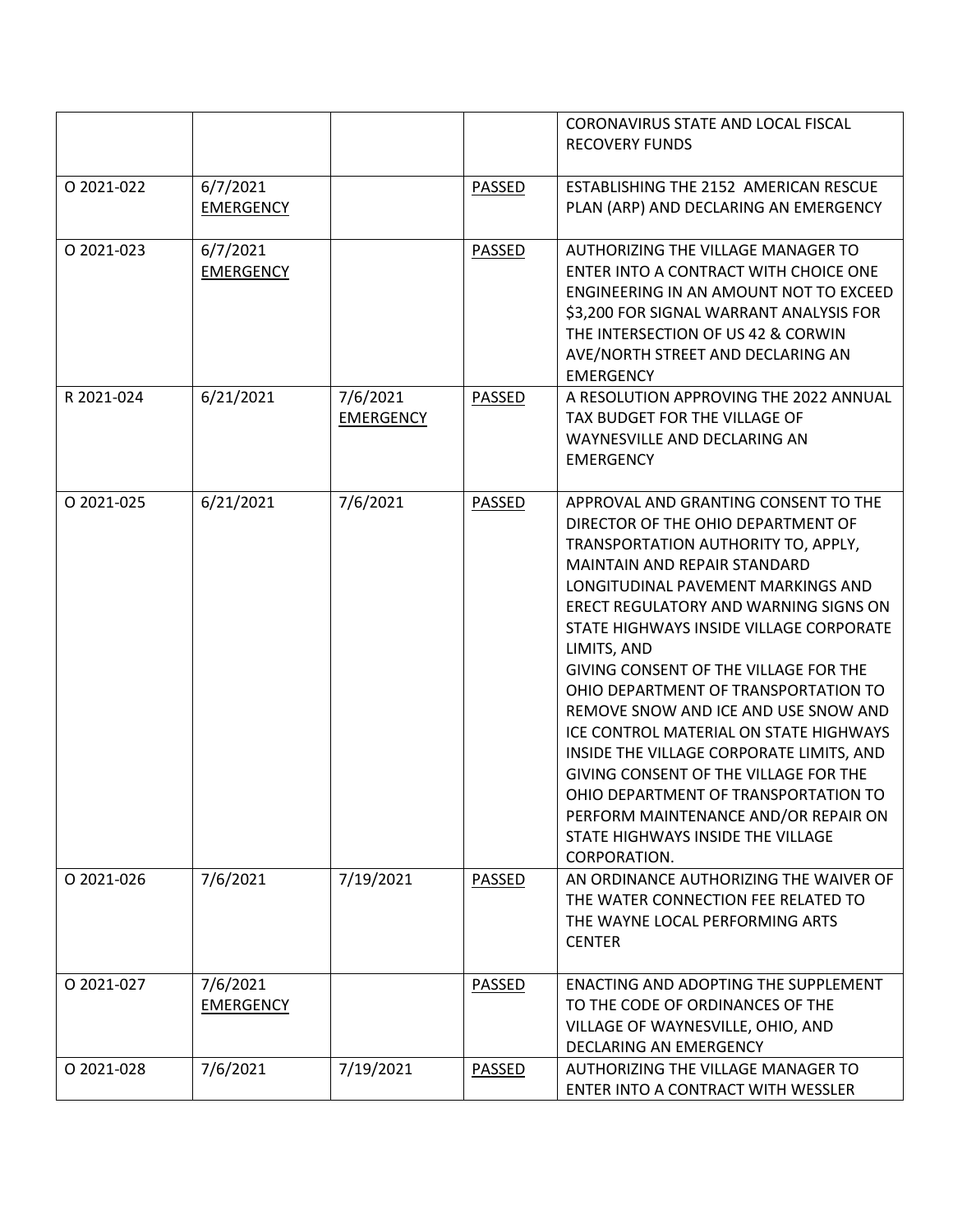|            |                               |                               |               | ENGINEERING IN AN AMOUNT NOT TO EXCEED<br>\$58,000 FOR A WATER SYSTEM MASTER PLAN                                                                                                                                                                                                 |
|------------|-------------------------------|-------------------------------|---------------|-----------------------------------------------------------------------------------------------------------------------------------------------------------------------------------------------------------------------------------------------------------------------------------|
| O 2021-029 | 7/19/2021<br><b>EMERGENCY</b> |                               | PASSED        | A RESOLUTION AMENDING THE<br>APPROPRIATIONS FOR THE VILLAGE OF<br><b>WAYNESVILLE FOR CALENDAR YEAR 2021</b><br>(AMENDMENT NO. 1) AND DECLARING AN<br><b>EMERGENCY</b>                                                                                                             |
| O 2021-030 | 8/2/2021<br><b>EMERGENCY</b>  |                               | PASSED        | AN ORDINANCE AMENDING THE VILLAGE OF<br>WAYNESVILLE PERSONNEL POLICY MANUAL<br>REGARDING OBSERVED HOLIDAYS AND<br>DECLARING AN EMERGENCY                                                                                                                                          |
| O 2021-031 | 8/2/2021<br><b>EMERGENCY</b>  |                               | <b>PASSED</b> | AUTHORIZING THE VILLAGE MANAGER TO<br>ENTER INTO A CONTRACT WITH COLLETT<br>SERVICES IN AN AMOUNT NOT TO EXCEED<br>\$4339 FOR PAVING SERVICES AT THE<br>MUNICIPAL BUILDING PROPERTY AND<br>DECLARING AN EMERGENCY                                                                 |
| O 2021-032 | 8/2/2021                      | 8/16/2021<br><b>EMERGENCY</b> | PASSED        | AUTHORIZING THE VILLAGE MANAGER TO<br>ENTER INTO A CONTRACT WITH WESTERN<br>OHIO SALES, BEST EQUIPMENT COMPANY,<br>INC. IN AN AMOUNT NOT TO EXCEED \$40,000<br>FOR THE PURCHASE OF A REFURBISHED JOHN<br>DEERE DIESEL 100 HP LEAF VACUUM AND<br>DECLARE AN EMERGENCY              |
| O 2021-033 | 8/2/2021<br><b>EMERGENCY</b>  |                               | PASSED        | AUTHORIZING THE VILLAGE MANAGER TO<br>ENTER INTO SCHOOL RESOURCE OFFICER<br>AGREEMENTS WITH THE BOARD OF<br>EDUCATION OF THE WAYNE LOCAL SCHOOL<br>DISTRICT AND DECLARING AN EMERGENCY                                                                                            |
| O 2021-034 | 8/16/2021<br><b>EMERGENCY</b> |                               | <b>PASSED</b> | A RESOLUTION TO ACCEPT THE MATERIAL<br>TERMS OF THE ONE OHIO SUBDIVISION<br>SETTLEMENT PURSUANT TO THE ONE OHIO<br>MEMORANDUM OF UNDERSTANDING AND<br><b>CONSISTENT WITH THE TERMS OF THE JULY</b><br>21, 2021 NATIONAL OPIOID SETTLEMENT<br>AGREEMENT AND DECLARING AN EMERGENCY |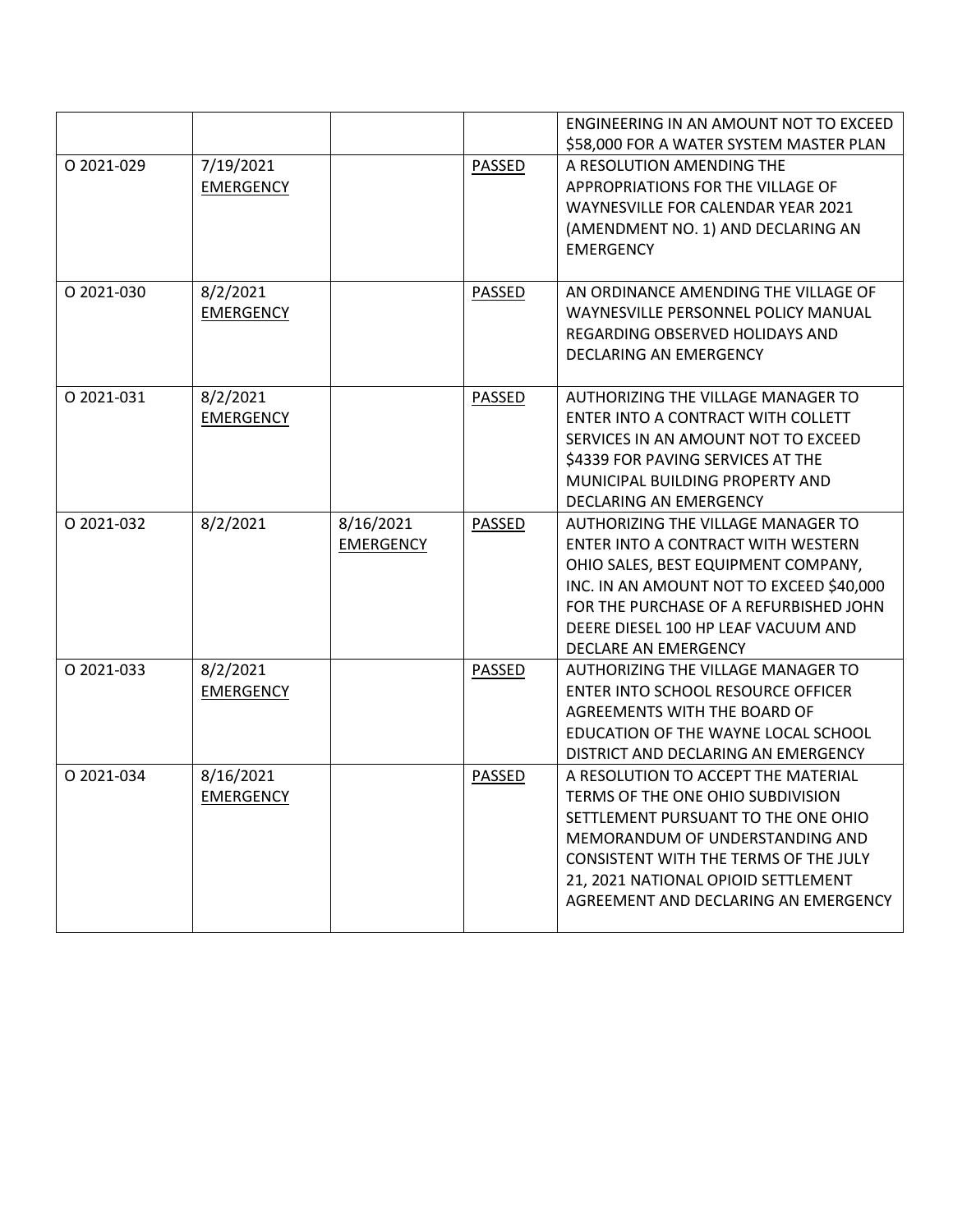| O 2021-035 | 8/16/2021        |           | <b>PASSED</b> | AUTHORIZING THE VILLAGE MANAGER TO        |  |
|------------|------------------|-----------|---------------|-------------------------------------------|--|
|            | <b>EMERGENCY</b> |           |               | ENTER INTO A MEMORANDUM OF                |  |
|            |                  |           |               | AGREEMENT FOR DEPOSIT OF PUBLIC FUNDS     |  |
|            |                  |           |               | AND ESTABLISHING LCNB NATIONAL BANK AS    |  |
|            |                  |           |               | A DEPOSITORY FOR ACTIVE AND               |  |
|            |                  |           |               | INTERIM/INACTIVE FUNDS                    |  |
| O 2021-036 | 8/16/2021        | 9/7/2021  | PASSED        | AN ORDINANCE AUTHORIZING THE DISPOSAL     |  |
|            |                  |           |               | OF OBSOLETE, UNNEEDED AND UNFIT FOR       |  |
|            |                  |           |               | PUBLIC USE PERSONAL PROPERTY PURSUANT     |  |
|            |                  |           |               | TO R.C. 721.15                            |  |
| O 2021-037 | 8/16/2021        |           | PASSED        | AUTHORIZING THE VILLAGE MANAGER TO        |  |
|            | <b>EMERGENCY</b> |           |               | ENTER INTO A CONTRACT WITH FED            |  |
|            |                  |           |               | EXCAVATING, INC. IN AN AMOUNT NOT TO      |  |
|            |                  |           |               | EXCEED \$17,945 FOR STORM DRAIN REPAIR AT |  |
|            |                  |           |               | THE CORNER OF NORTH MAIN AND FRANKLIN     |  |
|            |                  |           |               | AND DECLARING AN EMERGENCY                |  |
| O 2021-038 | 8/16/2021        |           | PASSED        | AUTHORIZING THE VILLAGE MANAGER TO        |  |
|            | <b>EMERGENCY</b> |           |               | ENTER INTO A CONTRACT WITH T AND T        |  |
|            |                  |           |               | COCRETE IN AN AMOUNT NOT TO EXCEED        |  |
|            |                  |           |               | \$23,500 FOR CONCRETE FLOOR LABOR AND     |  |
|            |                  |           |               | MATERIALS FOR THE VILLAGE MAINTENANCE     |  |
|            |                  |           |               | BUILDING AND DECLARING AN EMERGENCY       |  |
| O 2021-039 | 9/7/2021         | 9/20/2021 | PASSED        | AN ORDINANCE ESTABLISHING CERTAIN         |  |
|            |                  |           |               | POSITIONS AND AMENDING THE BASE PAY       |  |
|            |                  |           |               | RATES AND RANGES OF VILLAGE OF            |  |
|            |                  |           |               | <b>WAYNESVILLE EMPLOYEES</b>              |  |
| O 2021-040 | 9/7/2021         |           | PASSED        | AN ORDINANCE AUTHORIZING THE FINANCE      |  |
|            | <b>EMERGENCY</b> |           |               | DIRECTOR TO TRANSFER INVESTMENT FUNDS     |  |
|            |                  |           |               | (2 YEAR CD) AND DECLARING AN EMERGENCY    |  |
|            |                  |           |               | (CD ROLLOVER)                             |  |
| O 2021-041 | 9/7/2021         |           | PASSED        | AUTHORIZING THE VILLAGE MANAGER TO        |  |
|            | <b>EMERGENCY</b> |           |               | ENTER INTO A CONTRACT WITH AE DOOR &      |  |
|            |                  |           |               | WINDOW CO. IN AN AMOUNT NOT TO EXCEED     |  |
|            |                  |           |               | \$14,885.81 TO REPLACE THE GARAGE DOORS   |  |
|            |                  |           |               | IN THE MAINTENANCE BARN AND DECLARING     |  |
|            |                  |           |               | AN EMERGENCY                              |  |
| O 2021-042 | 9/7/2021         |           | <b>PASSED</b> | AUTHORIZING THE VILLAGE MANAGER TO        |  |
|            | <b>EMERGENCY</b> |           |               | ENTER INTO A CONTRACT WITH WALT BIGGS     |  |
|            |                  |           |               | EXCAVATING IN AN AMOUNT NOT TO EXCEED     |  |
|            |                  |           |               | \$38,580 FOR CATCH BASIN REPAIR AND       |  |
|            |                  |           |               | REPLACEMENT AND DECLARING AN              |  |
|            |                  |           |               | <b>EMERGENCY</b>                          |  |
| O 2021-043 | 9/20/2021        |           | PASSED        | AUTHORIZING THE VILLAGE MANAGER TO        |  |
|            | <b>EMERGENCY</b> |           |               | ENTER INTO A CONTRACT WITH BROWN          |  |
|            |                  |           |               | PAVING AND CONSTRUCTION CO., INC. IN AN   |  |
|            |                  |           |               | AMOUNT NOT TO EXCEED \$117,000 FOR THE    |  |
|            |                  |           |               | RESURFACING OF ADAMSMOOR DRIVE AND        |  |
|            |                  |           |               | MILL STREET AND DECLARING AN EMERGENCY    |  |